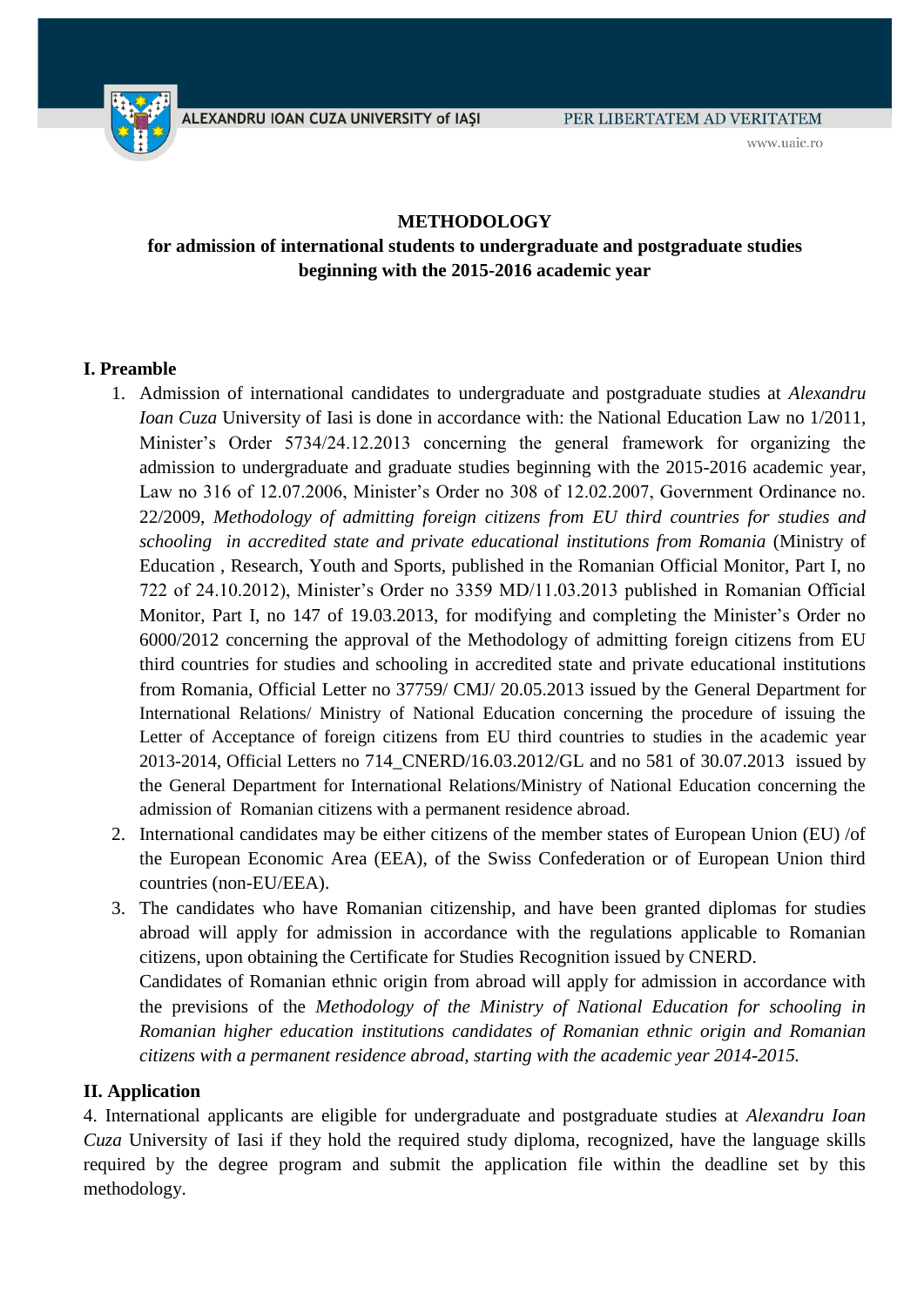

For candidates from the member states of EU/EEA, the study diplomas must be recognized by the Romanian Centre for Equivalence and Recognition of Diplomas (CNERD). Applications for the diplomas' recognition may be submitted either to the Ministry or to *Alexandru Ioan Cuza* University, by at least 30 days before the admission contest.

Eligibility check for candidates from non-EU/EEA is undertaken by *Alexandru Ioan Cuza* University.

5. Foreign citizens from the member states of EU/EEA participate in the admission exam/contest in accordance with the Methodology for Romanian students, but they can send their applications starting with 1 March and ending with the deadline set for Romanian students.

International candidates from non-EU/EEA countries may submit their applications between 1 March – 1 September.

Candidates for doctoral studies will submit their application file for the admission exam to *Alexandru Ioan Cuza* University in accordance with art.8. For non-EU/EEA candidates the University will submit a request to the Ministry of Education and Scientific Research for the issuance of the Letter of their Acceptance to Studies. Both EU/EEA and non-EU/EEA candidates must participate in the admission exam, in accordance with the calendar and the Methodology for admission to doctoral studies of Romanian citizens.

Application deadline for admission to the Romanian language preparatory year is 15 September.

6. Candidates may apply either by sending their application file to the Admission Officer from the Department of International Relations or by registering in the online platform. For the online registration candidates may use only high-quality scanned copies of the original documents and of the translations specified in art.8.

7. Online registration or application based on non-certified copies of the documents mentioned in art.8 may lead only to a conditional admission decision based on providing the documents required in art.8 original and certified translation. Failure to provide these documents by the date communicated to the candidate leads to his/her admittance cancellation.

Certified authorized translations are required (not only certified copies) for documents in other languages than Romanian, English and French; translation will be made into one of these languages.

8. The application file must contain the following documents:

a. **Application form in Romanian or English** – all requested information filled in and photo attached. For EU/EEA candidates, the registration form, as well as the CNERD (National Centre for Equivalence and Recognition of Diplomas) recognition request form, in case the recognition file is submitted at the university; for CNERD, the documents listed below, also required for recognition, shall be submitted in two copies. Non-EU/EEA candidates must submit two copies of the request form for the issuance of the Letter of Acceptance to Studies from the Romanian Ministry of Education and Scientific Research;

b. **Certificates of Studies** - Secondary Education Diploma, or its equivalent, for bachelor studies, Graduation Diploma (BA or BSc Degree), or its equivalent, for Master studies, Master's diploma for PhD studies. If at the time of application, the candidate is still enrolled in a program of study, the candidate shall submit a certificate issued by his home institution specifying the expected date of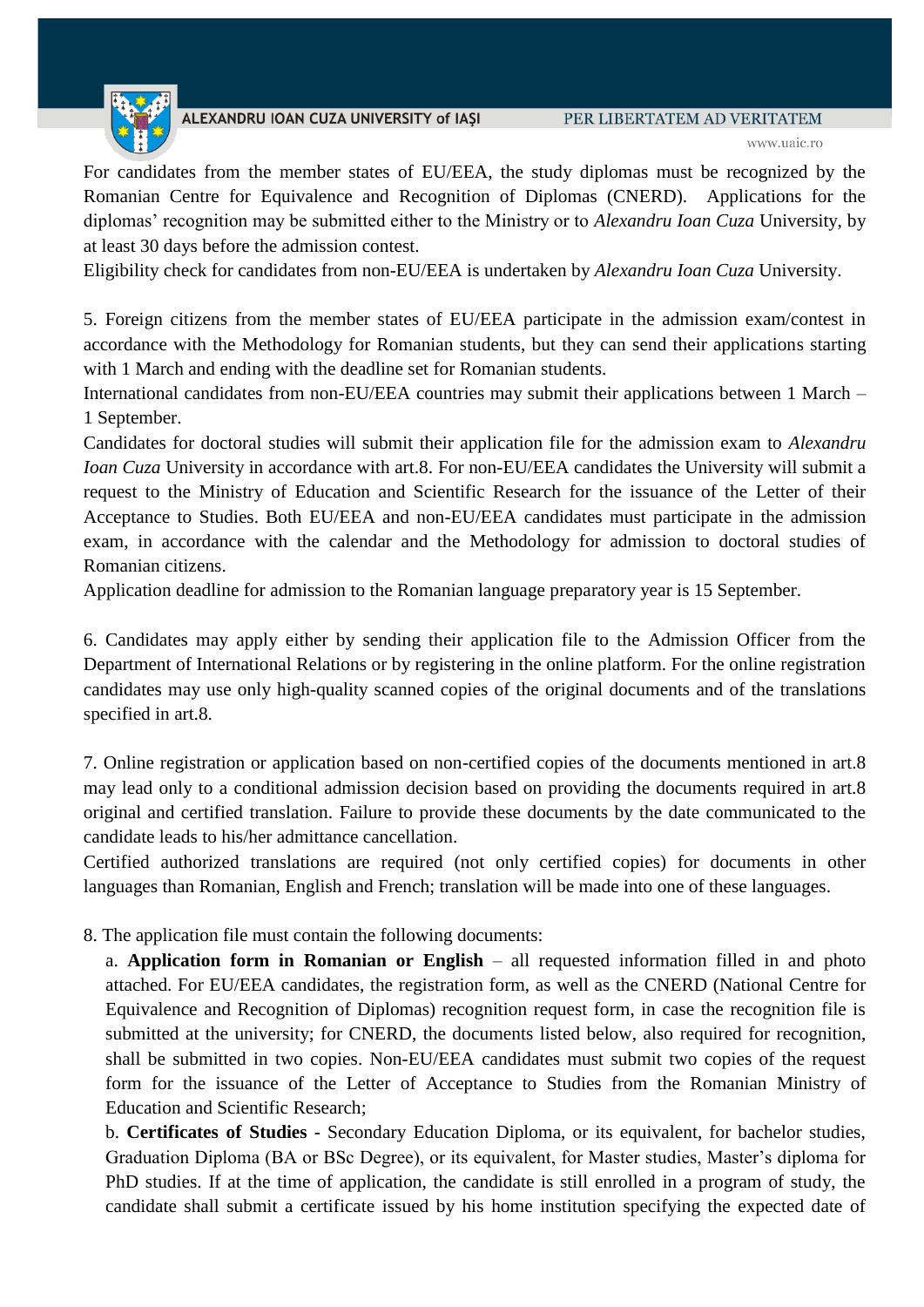www.uaic.ro

completion of studies and graduation; the admission will be done based on the official graduation diploma, certified and recognized;

c. **Academic Transcripts / Diploma Supplements,** for the certificates listed at point b. If at the time of application, the candidate is still enrolled in a program of study, the candidate shall submit a temporary transcript of records, issued by his home institution, specifying the remaining courses to be taken; the admission will be done based on the candidate's complete academic record (full academic transcript or diploma supplement);

## **d. Birth certificate**;

**e. Passport** – legible copy of the passport page containing personal information and photo (passport should be valid at least 6 months after the date of issuance of the letter of acceptance to studies);

**f. Medical certificate** (in a widespread international language);

**g. Marriage certificate,** or other document certifying the change of name, if applicable;

**h. Receipt certifying the payment of the application fee (**as well as the CNERD fee, if recognition of studies is required**)**;

## **i. Language certificate**;

j. For doctoral studies, both a **list of publications and a CV** shall be included.

9. The Admissions Officer shall post on the university website the certification requirements for each type of document, and for each category of candidates (certified copies, Apostille of the Hague, certificate from the Ministry of Foreign Affairs of the respective country and from the Romanian Consulate, etc.), as well as other specific documents (medical certificate), in accordance with the applicable methodologies of the Romanian Ministry of Education and Scientific Research.

10. International candidates that apply for study programs taught in Romanian must:

- register for the preparatory year in order to learn Romanian or,

- submit certificates proving that the candidate has had at least 4 consecutive years of studies in Romanian or,

- submit a certificate attesting the candidate's knowledge of Romanian. The candidate may obtain the certificate at the *Alexandru Ioan Cuza* University of Iași, after taking a language test.

11. International candidates who register for study programs taught in English or other foreign language must submit a certificate attesting the candidate's knowledge of that language. Internationally recognized certificates are also accepted; the minimum points shall be established by each faculty individually for each study program. The language test can be taken at the *Alexandru Ioan Cuza* University of Iași. Exemption from submitting a language certificate shall be made in the case of the candidates coming from countries with the same official language as the language of the study program.

12. The evaluation fee for the application file is 50 $\epsilon$  for the EU/EEA candidates and Romanian citizens, and 100€ for the non-EU/EEA candidates. The fee shall be paid by bank transfer in the account of *Alexandru Ioan Cuza* University of Iași. The fee is nonrefundable.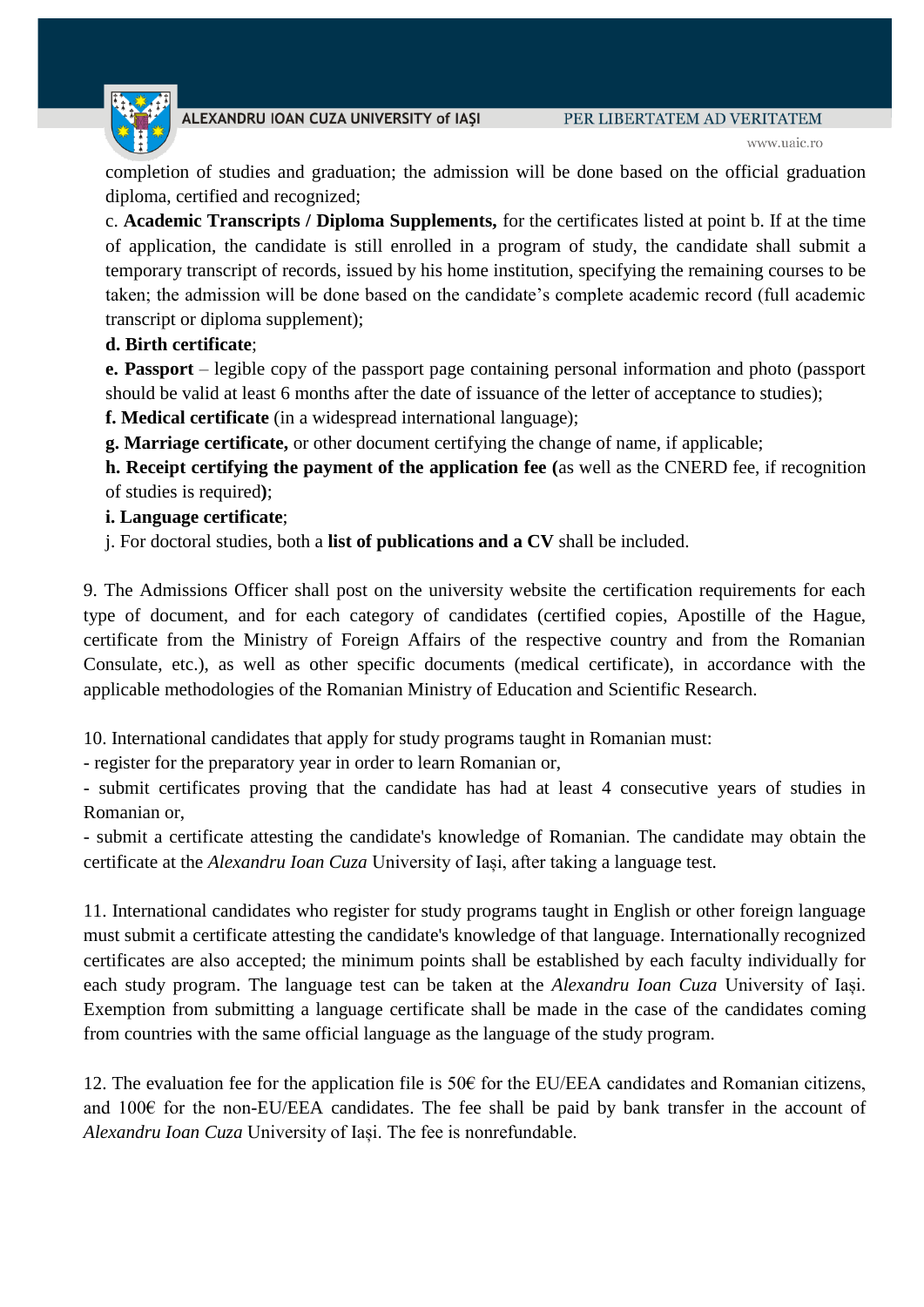

13. The Admissions Officer, from the Department of International Relations, shall send a message of confirmation to each candidate regarding the successful registration or the possible missing documents, and the deadline for their submission.

### **III. Selection**

14. Complete applications checked for eligibility by the Department of International Relations / Admissions Office will be sent to the Admissions Board organized at faculty level for assessing the compliance with the faculty and/or study program's entry requirements, in accordance with the number of available accredited places.

15. The Admissions Board organized at faculty level will communicate monthly to the Admissions Officer the following:

- the list of candidates nominated for receiving an Acceptance Letter from the Romanian Ministry of Education;

- the list of candidates that are conditionally accepted (for these candidates, the Acceptance Letter will be required when they comply with all the set requirements) and

- the list of rejected candidates.

The Admissions Officer will inform each candidate about his/her situation. At the end of each month of the admission period, the Admissions officer shall send to the Romanian Ministry of Education and Scientific Research the list of candidates selected for receiving the Letter of Acceptance to Studies and/or the Certificate for the Recognition of Studies, **and a copy of the enrolment files.** 

16. Upon receiving the Letter of Acceptance to Studies and/or Certificate of Equivalence of Studies issued by the Romanian Ministry of Education and Scientific Research, candidates will be notified by the Admissions Officer.

17. Within ten days, the confirmed international candidates must inform by e-mail the Admissions Officer whether they accept the offer.

18. In order to be accepted, the candidates for PhD studies must comply with all the requirements set in the Methodology for doctoral studies, and to pass the admission colloquy to doctoral studies.

### **IV. Enrollment**

19. Based on the admissions results and the enrollment decision, respectively on the acceptance notification from the Romanian Ministry of Education and Scientific Research allowing registration, the accepted candidates are required to enroll at least two weeks before the opening date of the academic year, or, where appropriate, one week after being granted the long stay visa for studies in Romania.

20. In order to be enrolled, the accepted candidates must submit to the Admissions Officer responsible for foreign students the documents in original, authenticated in accordance with the regulations of the Romanian Ministry of Education and Scientific Research.

21. Accepted international candidates will sign a Study Contract.